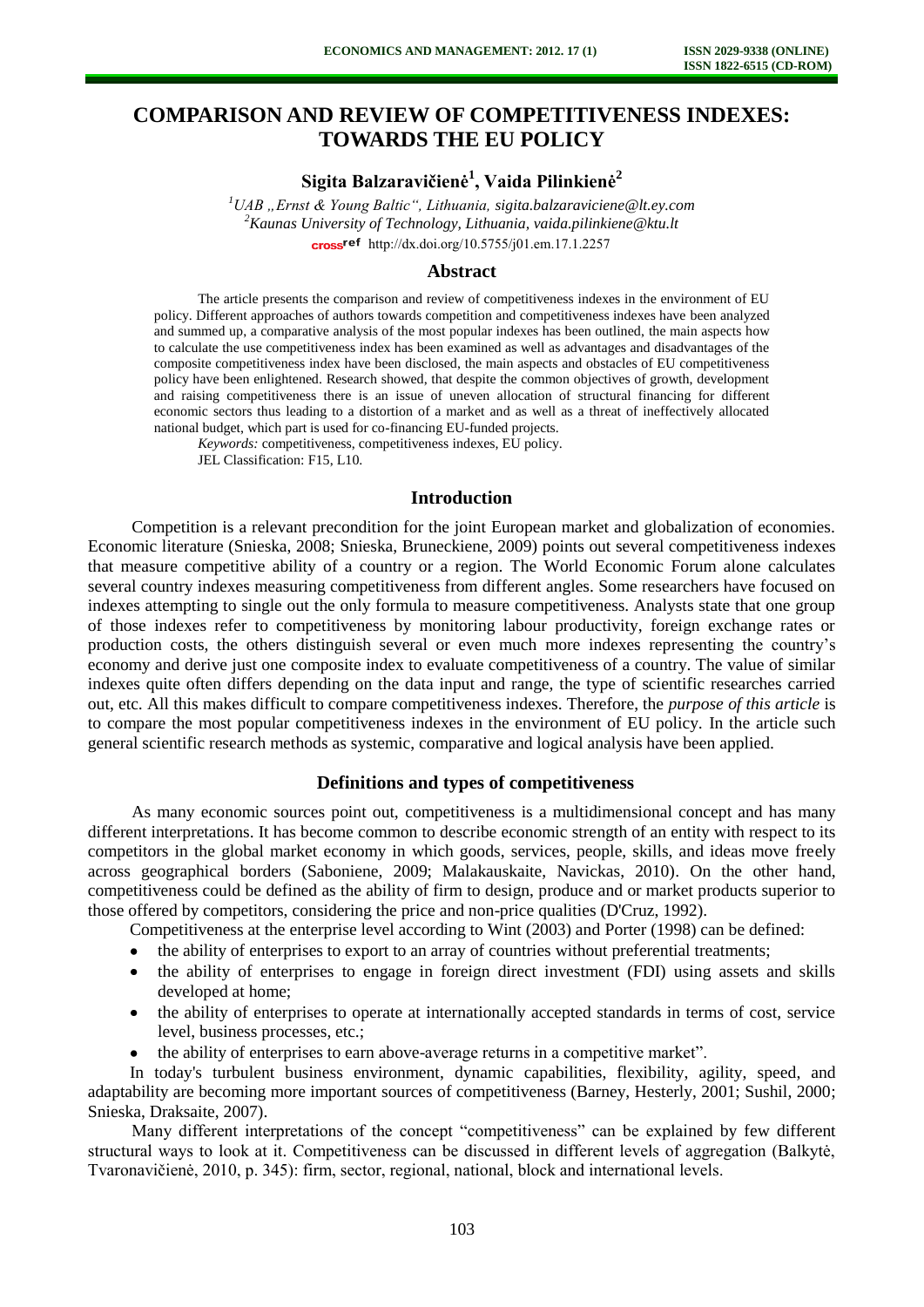In their overview authors emphasize the main three categories that literature usually provides – firm, sector and national levels.

"For a firm, competitiveness is the ability to produce the right goods and services of the right quality, at the right price, at the right time. It means meeting customers' needs more efficiently and more effectively than other firms do" (Edmonds, 2000, p. 20). Porter describes competitiveness of a company as being equal to innovation ability. He states that the company, which cases to constantly improve and innovate will eventually be taken over by competitors (Porter, 1990, p. 78).

It seems there is the visceral will to blindly parallel company based competitiveness and competitiveness of a country. But what is meaningful talking about a firm is not necessarily meaningful when talking about a country. This is exactly why P. Krugman points out a good remark that countries do not compete in a way that companies do (Krugman, 1994). Begg also suggests a quotation of Ciampi that supports this idea: "Competitiveness is not a 'zero-sum game'; In other words, an increase in competitiveness in one country does not come at the expense of another" (Begg, 1999, p. 797). P. Krugman suggests that successful economy might even help the "unsuccessful" one by offering larger markets and demand. "For an industrial sector the main competitiveness criterion is maintaining and improving its position in the global market" (Balkytė, Tvaronavičienė, 2010, p. 343). In this article will be used modified Peters' (Peters, 2010, p. 3) definition since it suits findings of literature discussed above: Competitiveness of a sector is the ability to improve its position, or to maintain its position over time.

### **Competitiveness indexes: comparison and measuring**

**Comparison of competitiveness indexes** As Krugman (1994) mentioned, national competitiveness takes a full swing, politics more often refer to global competitiveness scorecards. Comparative analysis of the indices consist of 10 factors that overview the objects covered, categorizing of economic variables, weighting, methods of aggregation, final scoring system.

Table 1 outlines the results of analysis of three widely discussed national competitiveness indices.

| <b>Feature</b>                          | <b>Global Competitiveness</b><br>Index $(1)$                                                                                             | <b>World Economic Yearbook</b> <sup>(2)</sup>                                                                                                      | <b>European Competitiveness Index</b>                                                                                     |
|-----------------------------------------|------------------------------------------------------------------------------------------------------------------------------------------|----------------------------------------------------------------------------------------------------------------------------------------------------|---------------------------------------------------------------------------------------------------------------------------|
| Number of countries<br>covered          | 133                                                                                                                                      | 59                                                                                                                                                 | $27^*$                                                                                                                    |
| Main categories                         | <b>Basic requirements</b><br>1.<br>Efficiency enhancers<br>2.<br>Innovation and<br>$\mathcal{F}_{\mathcal{L}}$<br>sophistication factors | Economic performance<br>Government efficiency<br><b>Business efficiency</b><br>3.<br>Infrastructure<br>4.                                          | Creativity<br>1.<br>Economic performance<br>2.<br>Infrastructure and<br>$\mathcal{E}$<br>accessibility                    |
| Number of key<br>factors                | 12                                                                                                                                       | 20                                                                                                                                                 | 5                                                                                                                         |
| Number of key sub-<br>factors           | 111                                                                                                                                      | 300                                                                                                                                                | 36                                                                                                                        |
| Data                                    | Hard data,<br>Surveys                                                                                                                    | Hard data,<br><b>Surveys</b>                                                                                                                       | Hard data                                                                                                                 |
| Weighting                               | Equal weights for pillars<br>under each category                                                                                         | 5 % for each sub-factor<br>$(20 \times 5 = 100\%)$                                                                                                 | Unweighted                                                                                                                |
| Normalization                           | Normalization on<br>scale 1-to-7                                                                                                         | <b>Standard Deviation (STD)</b><br>Method                                                                                                          | Each variable $\sim N(0,1)$                                                                                               |
| Other methods                           | Scoring economic<br>variables on scale 1-to-7                                                                                            | Sub-factors are ranked<br>$\bullet$<br>based on weighted average<br>of STD values<br>Aggregate sub-factor STDs<br>are used for factors<br>rankings | Factor analysis<br>Image factoring<br>٠<br>Varimax<br>$\bullet$<br>(rotation method)<br>Kaiser Normalization<br>$\bullet$ |
| Aggregation into<br>single-index method | Weighted average of<br>categories scores                                                                                                 | Aggregate factor STDs                                                                                                                              | Data Envelopment Analysis                                                                                                 |

Table 1. Comparison of national-level competitiveness indices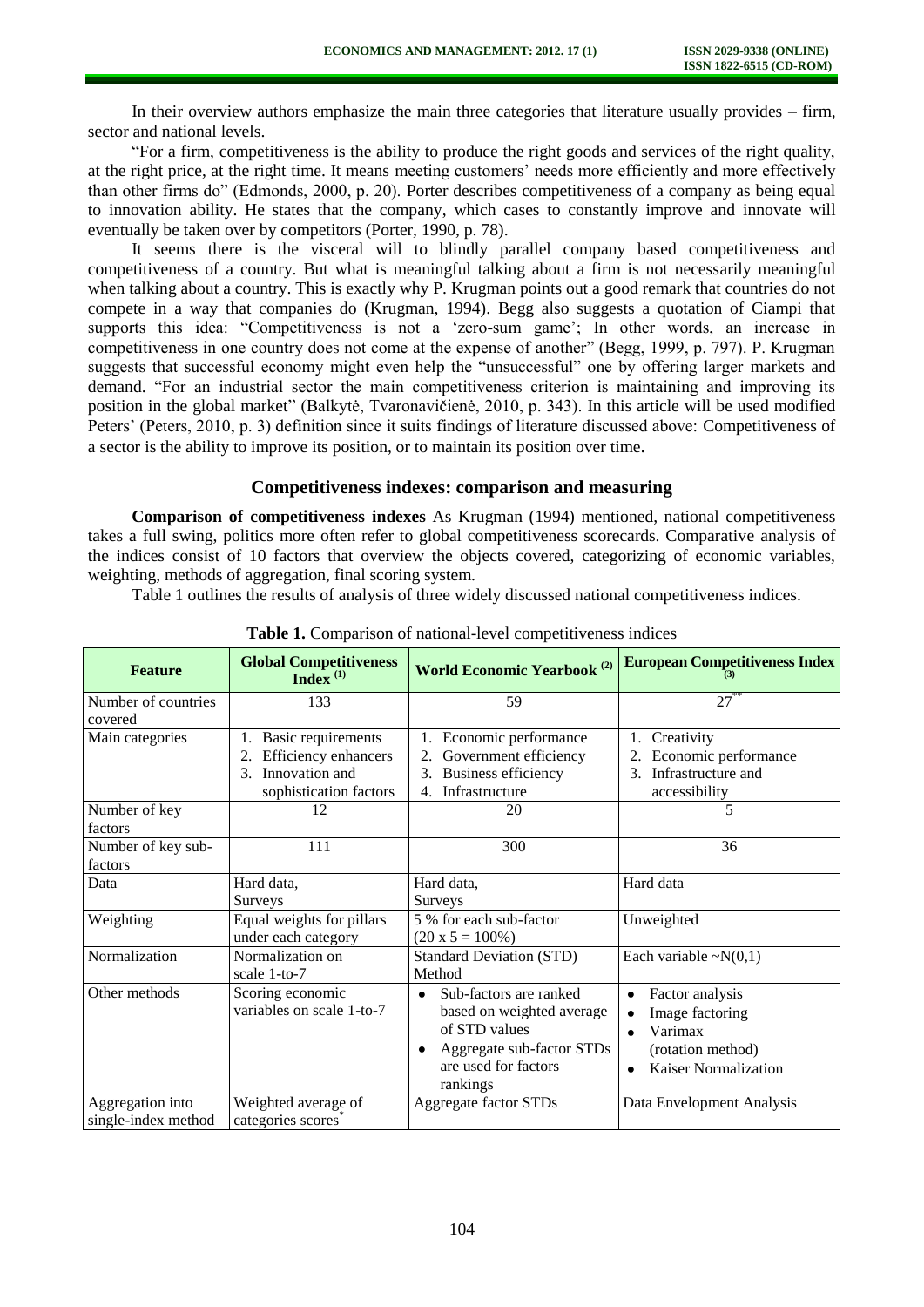| <b>Feature</b> | <b>Global Competitiveness</b><br>Index $(1)$ | <b>World Economic Yearbook (2)</b> | <b>European Competitiveness Index</b>   |
|----------------|----------------------------------------------|------------------------------------|-----------------------------------------|
| Scores         | Highest possible score is 7                  | Top economy 100                    | Mean average value of $EU-25 =$         |
|                |                                              | Bottom economy 0                   | 100<br>Index scores show variation from |
|                |                                              |                                    | the<br>$EU-25$                          |

*Notes:* 

\* How main categories are weighted depends on country's GDP per capita level

\*\* EU-25 plus Norway and Switzerland; overall 118 regions.

- no information available.

*Sources*:

(1) Global Competitiveness Index 2010-2011 (World Economic Forum, 2010); (2) World Competitiveness Yearbook (IMD, 2008);

(3) European Competitiveness Index (R. Huggins Associates, 2006).

National level competitiveness indices vary in number of countries' and economic factor's covered. Global indices (GCI, WCY) are based on quantitative and qualitative data. There is a tendency to include factors that depict macroeconomic environment, infrastructure and innovation under different categories. Weights are set a priori (GCI, WCY), or not used at all (ECI). Data is always standardized and / or normalized. Indices vary in methods used for data aggregation into single composite index. There is also a number of different options for choosing the scale for displaying final ratings. Table 2 outlines the results of analysis of three sector-level competitiveness indices.

| <b>Feature</b>                          | <b>Travel &amp; Tourism</b><br><b>Competitiveness Index</b> <sup>(1)</sup>                                                 | <b>Global Manufacturing</b><br>Competitiveness Index <sup>(2)</sup>                                                                       | <b>IT Industry Competitiveness</b><br>index $(3)$                                                                                                                                              |
|-----------------------------------------|----------------------------------------------------------------------------------------------------------------------------|-------------------------------------------------------------------------------------------------------------------------------------------|------------------------------------------------------------------------------------------------------------------------------------------------------------------------------------------------|
| Number of countries<br>covered          | 133                                                                                                                        | $403*$                                                                                                                                    | 66                                                                                                                                                                                             |
| Main categories                         | Regulatory framework<br>1.<br>2. Business environment<br>and infrastructure<br>3. Human, cultural and<br>natural resources | 1. Business confidence and<br>current environment<br>2. Manufacturing<br>competitiveness<br>3. Demographics                               | 1. Overall business<br>environment<br>2. IT infrastructure<br>3. Human capital<br>Legal environment<br>4.<br>R&D environment<br>5 <sub>1</sub><br>Support for IT industry<br>6.<br>development |
| Number of key factors                   | 14                                                                                                                         | 10                                                                                                                                        | 6                                                                                                                                                                                              |
| Number of key sub-<br>factors           | 73                                                                                                                         | 25                                                                                                                                        | 26                                                                                                                                                                                             |
| Data                                    | Hard data;<br>Surveys                                                                                                      | Surveys                                                                                                                                   | Hard data<br>Qualitative assessments                                                                                                                                                           |
| Weighting                               | Unweighted                                                                                                                 | "Experience weight"**:<br>Presence in 4 regions gives<br>weight of 1;<br>$3$ regions $-0,75$ ; 2 regions $-$<br>$0,5; 1$ region $-0,25$ . | Weights of categories:<br>$1)$ 0,1; 2) 0,2; 3) 0,2; 4)<br>$0,1; 5$ $0,25; 6$ $0,15$                                                                                                            |
| Normalization                           | Normalization on<br>scale 1-to-7-                                                                                          | STD based on region<br>competitiveness score and firm<br>$size - "Z score"$                                                               | Qualitative: 1-to-5 scoring<br>Hard data normalized                                                                                                                                            |
| Other methods                           | Scoring economic variables<br>on scale 1-to-7                                                                              | Experience weighting<br>$\bullet$<br>Scoring on scale<br>$\bullet$<br>1-to-10 for key factors                                             | Scoring 0-to-100 of the<br>data                                                                                                                                                                |
| Aggregation into<br>single-index method | Unweighted average                                                                                                         | Average of key factors' scores                                                                                                            | Weighted average of<br>categories' scores                                                                                                                                                      |
| Scores                                  | Highest possible score is 7                                                                                                | Highest possible score is 10                                                                                                              | Highest possible score is 100                                                                                                                                                                  |

#### **Table 2.** Comparison of sector-level competitiveness indices

*Notes:* 

- no information available

<sup>\* 403</sup> valid CEO's responses from 6 regions of the World.

<sup>\*\*</sup> Weighting accounts for both global experience and firm size. Research showed that sales/ distribution in multiple geographical regions led to a higher score for global experience.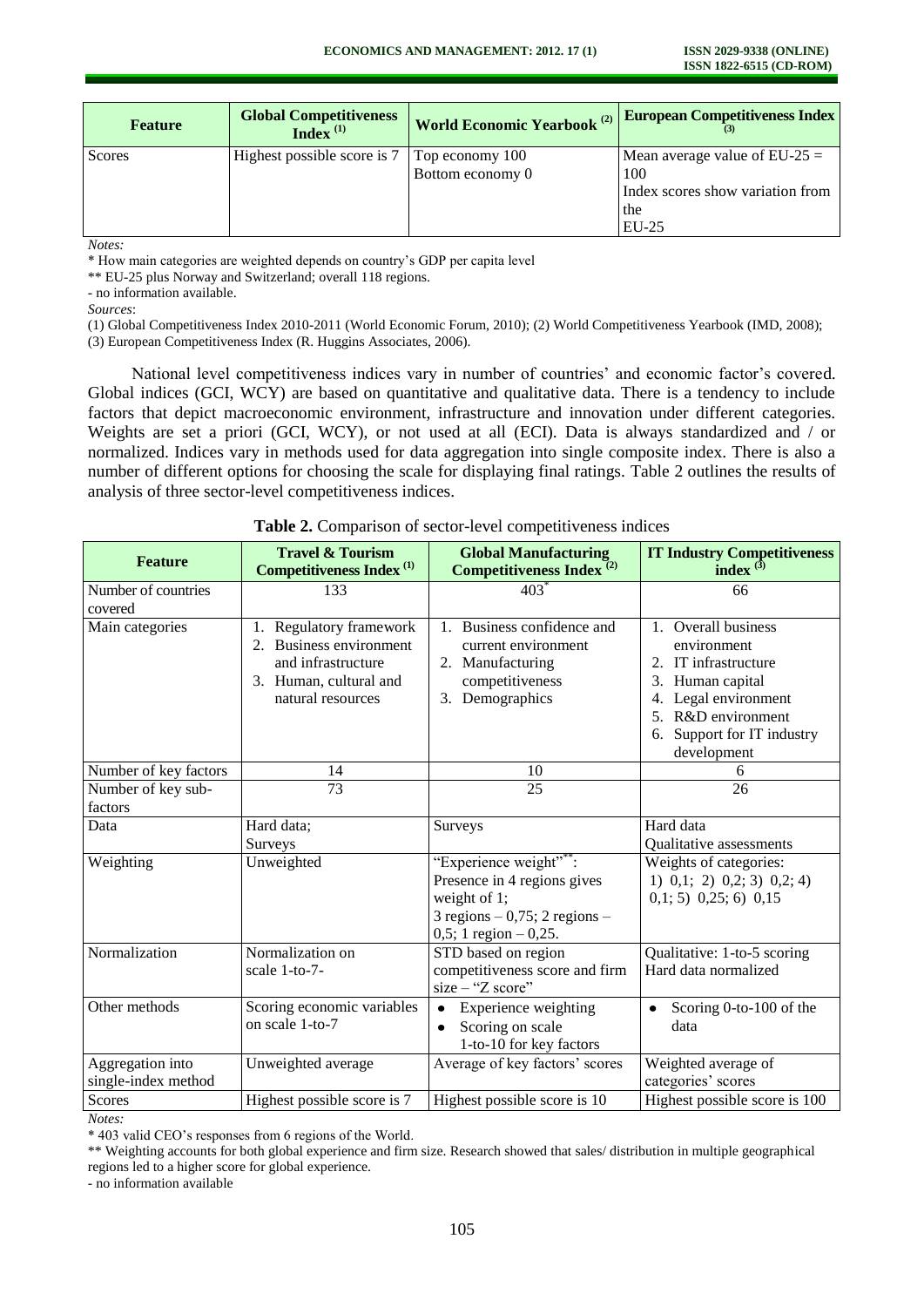*Sources*:

(1) TTCI (World Economic Forum, 2009).

(2) Deloitte and U.S. Council on Competitiveness (2010).

(3) The Economist Intelligence Unit (2009).

Sector level competitiveness indices differ in number of countries' covered. Number of economic factors included is much smaller than in national level indices. Data is mainly categorized on business environment, infrastructure, human capital clusters, however economic variables underneath do not map between industrial indices like in national indices. Sector level indices differ on nature of data used, weighting techniques and displaying final scores. Basic steps on index construction are the same as in national-level indices: weighting, standardizing and / or normalizing the data, choosing methods for its aggregation into single composite index.

**Measuring competitiveness.** The competitiveness of can be measured in different ways: analyzing one or several factors of competitiveness, using theoretical models of competitiveness, creating composite indices, etc. According to Snieska, Bruneckiene (2009), competitiveness cannot be completely defined by one or several economic and social indicators. Thus, complex measurement of competitiveness is a must. The researches proved that the measurement by a composite index helps to solve the problem of complexity. It is quite common to use composite indicators for evaluating various objects such as  $\alpha$  industrial competitiveness, sustainable development, quality of life assessment, globalization, innovation or academic performance" (Munda, Nardo, 2005, p. 6). Composite index is generally described as a grouping of factors combined in a standardized way, which provides useful statistical measure. OECD recognizes that composite indexes are increasingly favoured for being a useful tool when tracking economic health from different perspectives (Handbook on constructing composite indicators, 2008). Handbook cites Saltelli when explaining that for general public CIs are seemingly easier to use for interpreting general trends than trying to do the same by using many separate indicators (OECD, 2008, p. 13). Earlier version of this Handbook on constructing indices (also prepared by European Commission) cited Saisana et al. (2005) "[…] it is hard to imagine that debate on the use of composite indicators will ever be settled […] official statisticians may tend to resent composite indicators, whereby a lot of work in data collection and editing is "wasted" or "hidden" behind a single number of dubious significance. On the other hand, the temptation of stakeholders and practitioners to summarize complex and sometime elusive processes (e.g. sustainability, single market policy, etc.) into a single figure to benchmark country performance for policy consumption seems likewise irresistible" (Nardo et al. 2005, p. 6). Throughout construction of CIs there are stages where individual judgment is needed (i.e. data collection, choice of a model, assignment of weights, etc.). If the choices are not entirely appropriate there will be a large chance that CI is misleading (Chatziparadeisis, 2001). Table 3 shows advantages and possible dangers of using CIs.

| <b>Advantages</b>                                                | <b>Disadvantages</b>                                 |
|------------------------------------------------------------------|------------------------------------------------------|
| 1. Can summarize complex, multi-dimensional realities            | 1. May send misleading policy messages if poorly     |
| with a view to supporting decision makers                        | constructed or misinterpreted                        |
| 2. Are easier to interpret than a battery of many separate       | 2. May invite simplistic policy conclusions          |
| indicators                                                       | 3. May be misused, e.g. to support a desired policy, |
| 3. Can assess progress of countries over time.                   | if the construction process is not transparent       |
| 4. Reduce the visible size of a set of indicators without        | and/or lacks sound statistical or conceptual         |
| dropping the underlying information base. Thus make it           | principles                                           |
| possible to include more information within the existing         | 4. The selection of indicators and weights could be  |
| size limit                                                       | the subject of political dispute                     |
| 5. Place issues of country performance and progress at the       | 5. May disguise serious failings in some dimensions  |
| centre of the policy arena                                       | and increase the difficulty of identifying proper    |
| 6. Facilitate communication with general public ( <i>i.e.</i>    | remedial action, if the construction process is not  |
| citizens, media, etc.) and promote accountability                | transparent                                          |
| Help to construct/underpin narratives for lay and literate<br>7. | 6. May lead to inappropriate policies if dimensions  |
| audiences                                                        | of performance that are difficult to measure are     |
| 8. Enable users to compare complex dimensions effectively        | ignored                                              |

**Table 3.** Advantages and disadvantages of composite indicators

*Source:* Handbook on constructing composite indicators (OECD, 2008)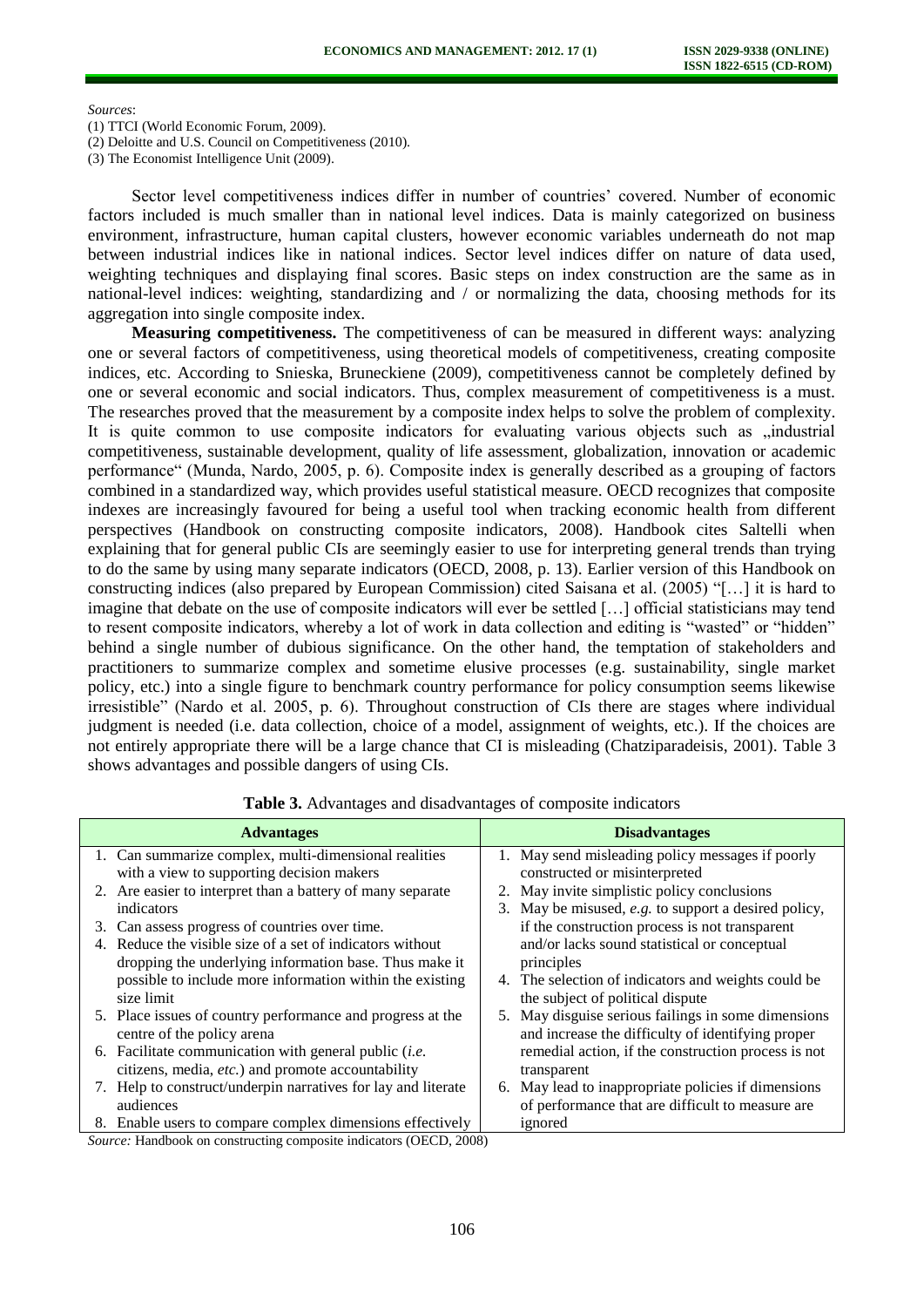# **EU policy: towards being the most competitive**

One of EU policy priority is economic and social cohesion. Back in 2000 when Lisbon strategy was launched, European Union stated the goal to be "the most competitive and dynamic knowledge-based economy in the world capable of sustainable economic growth with more and better jobs and greater social cohesion" (Lisbon Agenda, 2000). By promoting cohesion, EU builds a strategy towards sustainable economic development, reduction of unemployment and social inequality, contributing towards environmental protection. To achieve these goals European Commission provides grants via Structural Funds and the Cohesion fund.

There are four Structural Funds – The European Regional Development Fund, the European Social Fund, the European Agricultural Guidance and Guarantee Fund, the Financial Instrument for Fisheries Guidance. These funds allocate structural support through three objectives: convergence (accounts for about 70 % of EU aid); European Territorial Cooperation and Regional Competitiveness and Employment.

During the 2004-2006 SPD Lithuania assimilated 3 090.9 million Litas (895 million Euro) of structural aid and another 1.09 million Litas (309 million Euro) was provided by Republic of Lithuania funds (in terms of co-financing). Cohesion Fund has already allocated 2 794.7 million Litas (809 million Euro) for Lithuania, and Programming for  $2007-2013 - 7690.7$  million Litas (2227 million Euro) so far (according to www.esparama.lt).

In addition, Lithuania receives EU financial support for agriculture and rural development (from the European Agriculture, forestry and fisheries funds) as well as for the participation in the European Community programs (e.g. in the fields of culture, education, and science and research), external EU border protection, and financing of the closure of the Ignalina Nuclear Power Plant.

It is estimated that there could be additional 52 billion litas of GDP created if all Programming for 2007–2013 structural support was absorbed (www.euro.lt).

When estimating the effectiveness of EU structural aid it must be realized that (Ederveena et al., 2002, p. 2):

- 1. Structural Funds work as income transfer;
- 2. Structural Funds must be co-funded by the receiver;
- 3. Only pre-specified projects receive this financial support.

Firstly, all countries, participating in this program (that is EU-27 countries) must contribute to European Union budget that is later divided for administrative tasks and structural support. Traditional own resources are collected by Member States (75% of a budget) the remaining national contributions (the rest 25%) are illustrated in [Figure 1.](#page-4-0)



<span id="page-4-0"></span>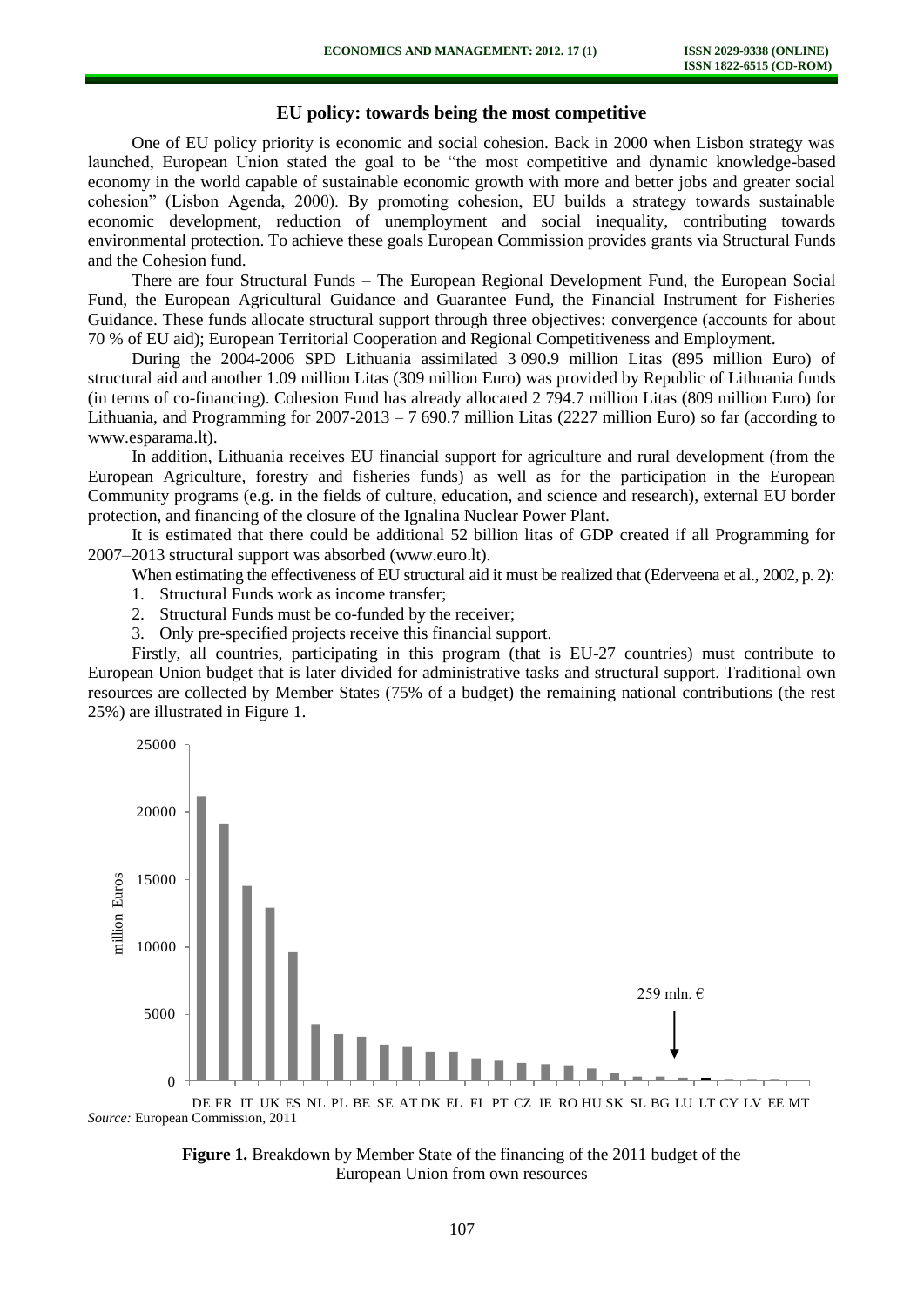In comparison with structural aid that Lithuania receives, the contribution to EU budget is not that big. However, despite the fact that most of EU financial assistance is in form of non-repayable grants, there are ceilings of 50-to-85% of contribution and the rest must be funded by the entity that receives this aid or by government (in terms of co-financing) (European Commission). Lithuania Free Market Institute outlines a problem of co-financing when national budget is allocated not necessarily in the most efficient way and might not contribute to long term social development strategy (LLRI, 2005, p. 5). In such case "the net growth effect may well be negative" (Ederveena et al., 2002, p. 2). According to them, the same effect applies on the feature that only pre-specified projects are funded. This could lead funds being allocated towards activities that are not potentially attractive in terms of growth. Their conclusion is that "Structural Funds are at best conditionally effective" and it depends on many factors whether net growth effect will be negative, zero or positive (Ederveena et al., 2002, p. 2).

Referring to the broader EU policy it can be outlined that after the decade of success and failure of Lisbon Strategy (Euractiv, 2008;) competitiveness is still not of the table. The need to be internationally competitive is again formed as an aim in new EU strategy "Europe 2020" (Europe, 2020). Therefore it can be assumed that analysis of policy impact on competitiveness level was and still is relevant.

### **Conclusions**

- 1. Many different interpretations of the concept "competitiveness" might be explained by few structural ways to look at it: firm, sector, regional, national, block and international levels.
- 2. Comparison of competitiveness indexes on national as well as on sector levels showed that parallel analysis of few competitiveness indexes could guarantee both reliability and informative value of competitiveness evaluation.
- 3. Analysis of most recent practical researches and applications, the competitiveness index may be treated as a tool to measure economic sector's competitiveness as it is proposed to be one of the most comprehensive and easiest to interpret.
- 4. Despite the common objectives of growth, development and raising competitiveness there is an issue of uneven allocation of structural financing for different economic sectors thus leading to a distortion of a market and as well as a threat of ineffectively allocated national budget, which part is used for co-financing EU-funded projects.

## **References**

- 1. Balkytė, A. & Tvaronavičienė, M. (2010). Perception of Competitiveness in the Context of Sustainable Competitiveness. *Journal of Business Economics and Management*, 11(2), 341–365.
- 2. Barney J.B. & Hesterly W.S. (2006). *Strategic Management and Competitive Advantage: Concepts and Cases.* New Jersey: Pearson Education.
- 3. Begg, I. (1999). Cities and Competitiveness. *Urban Studies*, 36(5-6), 795- 809.
- 4. Charziparadeisis, A. (2007). Composite Indicators Boom or Bane? Policy Impact of Composite Indicators, Statistisches Bundesamt Deutschland. Retrieved from<http://kolloq.destatis.de/2007/chatziparadeisis.pdf>
- 5. D'Cruz, J.R. (1992). *Playing the Global Game: International Business Strategies* (in J. Dermer ed.), Playing the Global Game: International Business Strategies in the New World Economic Order: Opportunities and Threats from Strategic Briefings for Canadian Enterprise Series. Toronto: Captus Press.
- 6. Ederveena S. et al. (2002). Fertile soil for Structural Funds? A panel data analysis of the conditional effectiveness of European cohesion policy. CPB Netherlands Bureau of Economic Policy. Retrieved from [http://www.cpb.nl/en/publication/fertile-soil-structural-funds-panel-data-analysis-conditional-effectiveness](http://www.cpb.nl/en/publication/fertile-soil-structural-funds-panel-data-analysis-conditional-effectiveness-european-coh)[european-coh](http://www.cpb.nl/en/publication/fertile-soil-structural-funds-panel-data-analysis-conditional-effectiveness-european-coh)
- 7. Edmonds, T. (2000). Regional Competitiveness & the Role of the Knowledge Economy. London: Research Publications Office.
- 8. European Competitiveness Index 2006-2007 (by R. Huggins, W. Davies) (2006). Retrieved from [http://www.cforic.org/downloads.php.](http://www.cforic.org/downloads.php)
- 9. European Commission. (2011). Financial Programming and Budget. Retrieved fro[m http://ec.europa.eu/budget/budget\\_detail/current\\_year\\_en.htm.](http://ec.europa.eu/budget/budget_detail/current_year_en.htm)
- 10. European Commission. (2011). Europe 2020 wide-goals. Retrieved from [http://ec.europa.eu/europe2020/targets/eu](http://ec.europa.eu/europe2020/targets/eu-targets/index_en.htm)[targets/index\\_en.htm.](http://ec.europa.eu/europe2020/targets/eu-targets/index_en.htm)